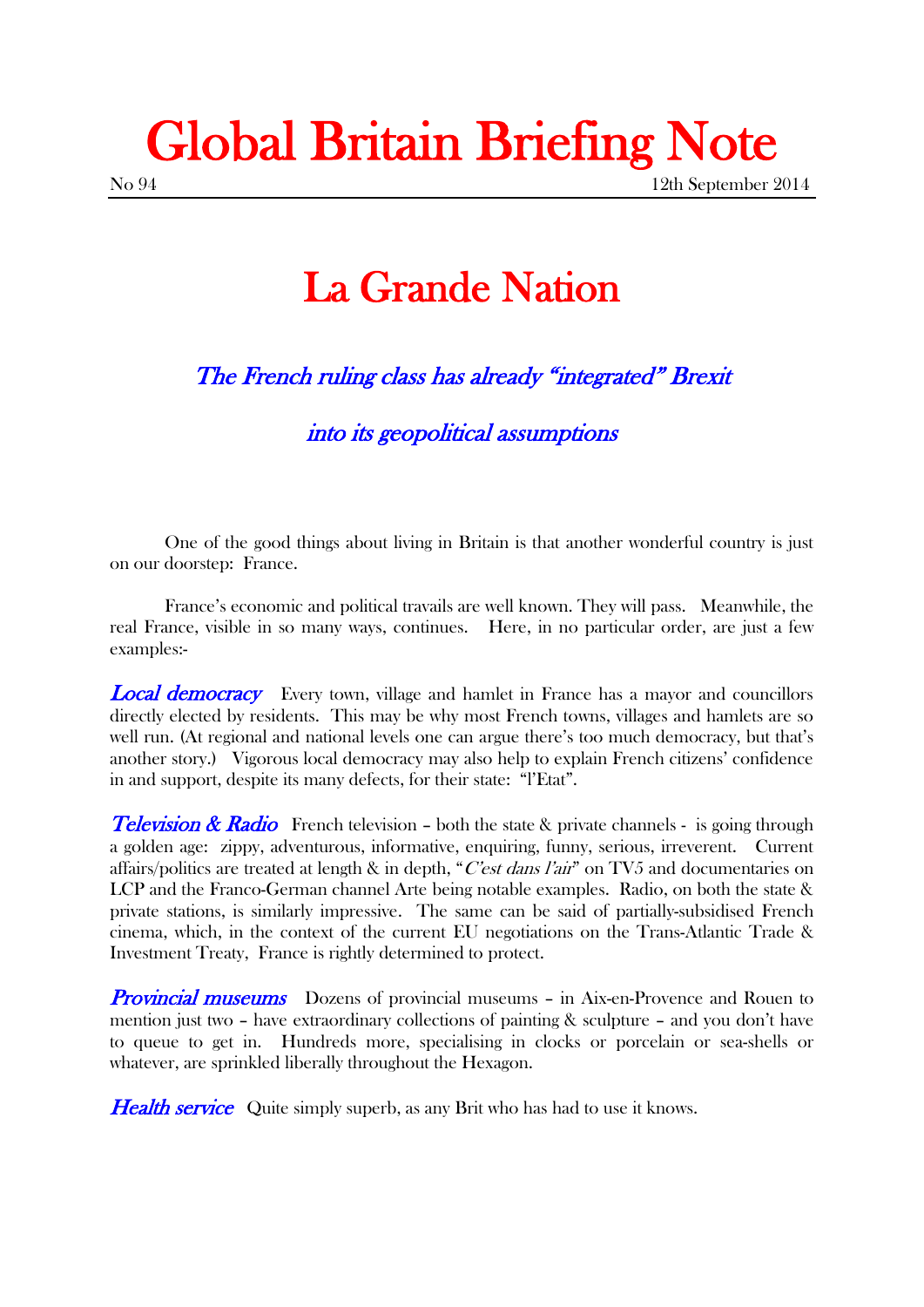**Road network** Impressive: not just the motorways but the *routes nationales* & *routes* départementales as well.

**Mathematicians** French ones are second only to Americans as winners of the Fields Prize, the equivalent of the Nobel for that discipline.

**Urbanisme** The French meaning goes beyond that of "town planning" to include street furniture, road signs, flower displays, restored buildings & facades, trams and buses, lighting, pedestrian precints, markets etc etc – everything that makes their cities a pleasure to be in.

**Armed & Special Forces** Gaullist traditions of national independence tend to inform the deployment of French forces. Their recent success (against jihadists in Mali, and rebels in the Central African Republic), and the decision not to join Blair & Bush in invading Iraq, are two examples. The jury is still out on their (and the UK's) role in Afghanistan & Libya.

**Emergency Services** Outstanding - a mixture of full-time professionals and volunteers.

French people Contrary and contradictory: brilliant, inventive, courteous, highly-educated, hard-working, creative, diligent, wayward, disciplined, adventurous, cussed, intellectual, not afraid of grands projets.

#### France & Europe: the Future

Supra-national European union may have looked like a good idea to many in France in the fifties and sixties (though not to General de Gaulle). Then, France was still recovering, psychologically and materially, from the Second World War, modernising its economy and grappling with painful de-colonisation. More than half a century on, French governments and the French electorate are disenchanted with the EU. France will not put up with Brussels for ever.

The French ruling class has already "integrated" Brexit – British exit from the EU - into its geopolitical assumptions. When the rest of the EU breaks up, France, by virtue of her history, her geography, her idea of herself, will be the central, indispensable core of whatever new "Europe" emerges. Once the EU goes, another type of European framework or structure or arrangement will come into being – looser than that of the EU. No other large country – not Italy, not Spain, not Poland – can re-invent a credible Continental successor grouping to the EU, not even, for well-known historical reasons, Germany. La Grande Nation is the only one that can undertake that task - with, one hopes, the wholehearted support – and participation – of the British.